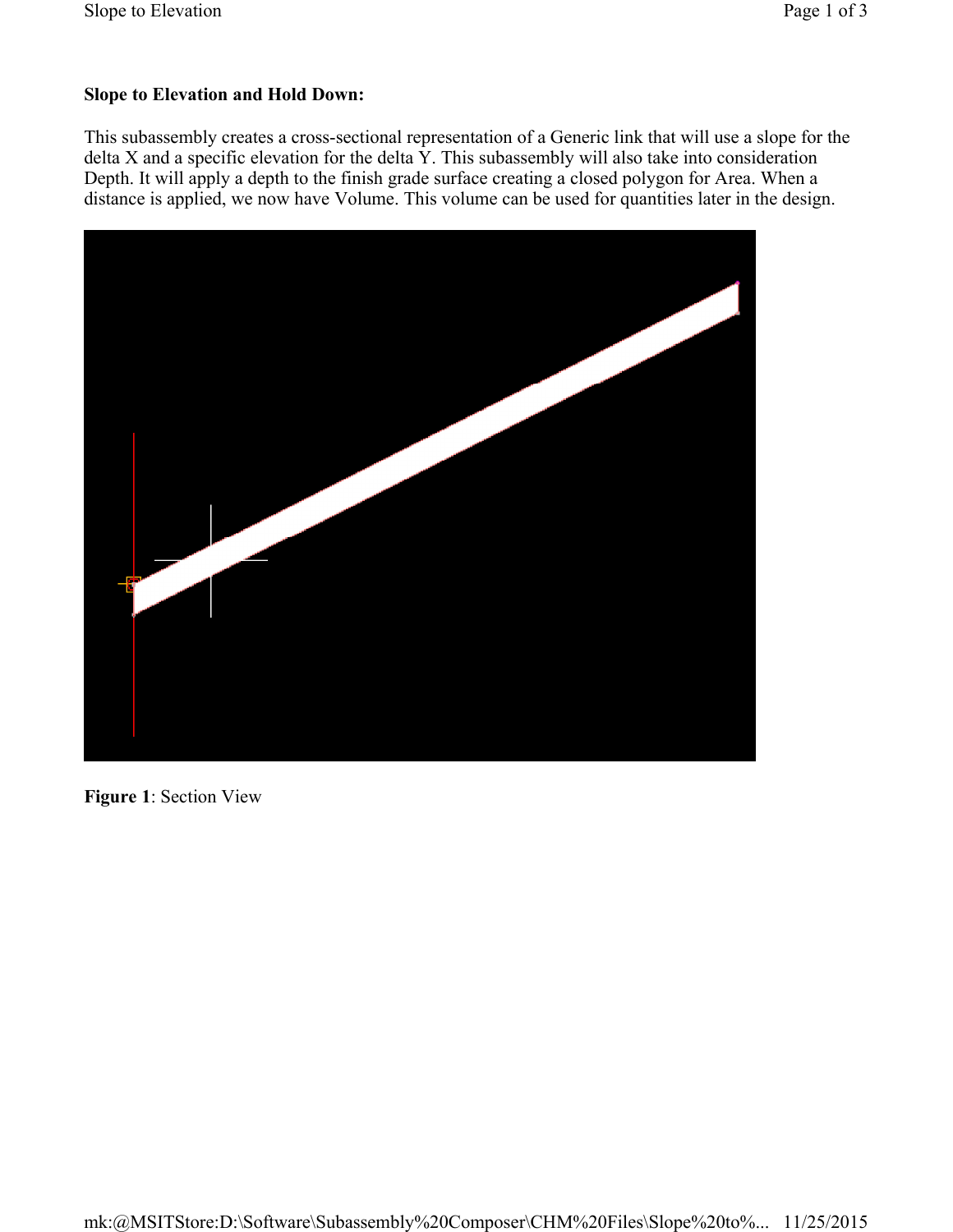| Codes<br>Information Parameters<br>Input values: |                     |
|--------------------------------------------------|---------------------|
| Value Name                                       | Default Input Value |
| <b>Side</b>                                      | <b>Right</b>        |
| Slope                                            | 3.00:1              |
| Depth                                            | 0.50"               |
| <b>Flevation</b>                                 | 2.00                |
| Inside Top Point Codes                           | None                |
| <b>Outside Top Point Codes</b>                   | None                |
| <b>Top Link Codes</b>                            | Top                 |
| <b>Bottom Link Codes</b>                         | None                |
| Inside Link Codes                                | None                |
| Outside Link Codes                               | None                |
| Shape Codes                                      | Topsoil             |

## **Parameters**:

**Slope** % Slope of the Link. Negative slopes go downward in the direction inserted.

**Depth** Depth of Material

**Elevation** Elevation to Target

**Codes: Point, Inside Top** Code for the Point located at the Top Inside Corner

**Codes: Point, Outside Top** Code for the Point located at the Top Outside Corner

**Codes: Link, Top** Code for the Top Link

**Codes: Link, Bottom** Code for the Bottom Link

**Codes: Link, Inside Vertical** Code for the Inside Vertical Link

**Codes: Link, Outside Vertical** Code for the Outside Vertical Link

**Codes: Shape** Code for the enclosed area created by the four links

**Note:**

In 2013 the Output Parameters created in this subassembly when assigned to another subassembly within the Assembly Properties will not automatically update when these variables are changed. However, the changes will be reflected in the corridor once it has been rebuilt.

If the subassembly is mirrored, that subassembly name should be changed. When another subassembly is using the output parameters value of this subassembly, it will pull the values from the original